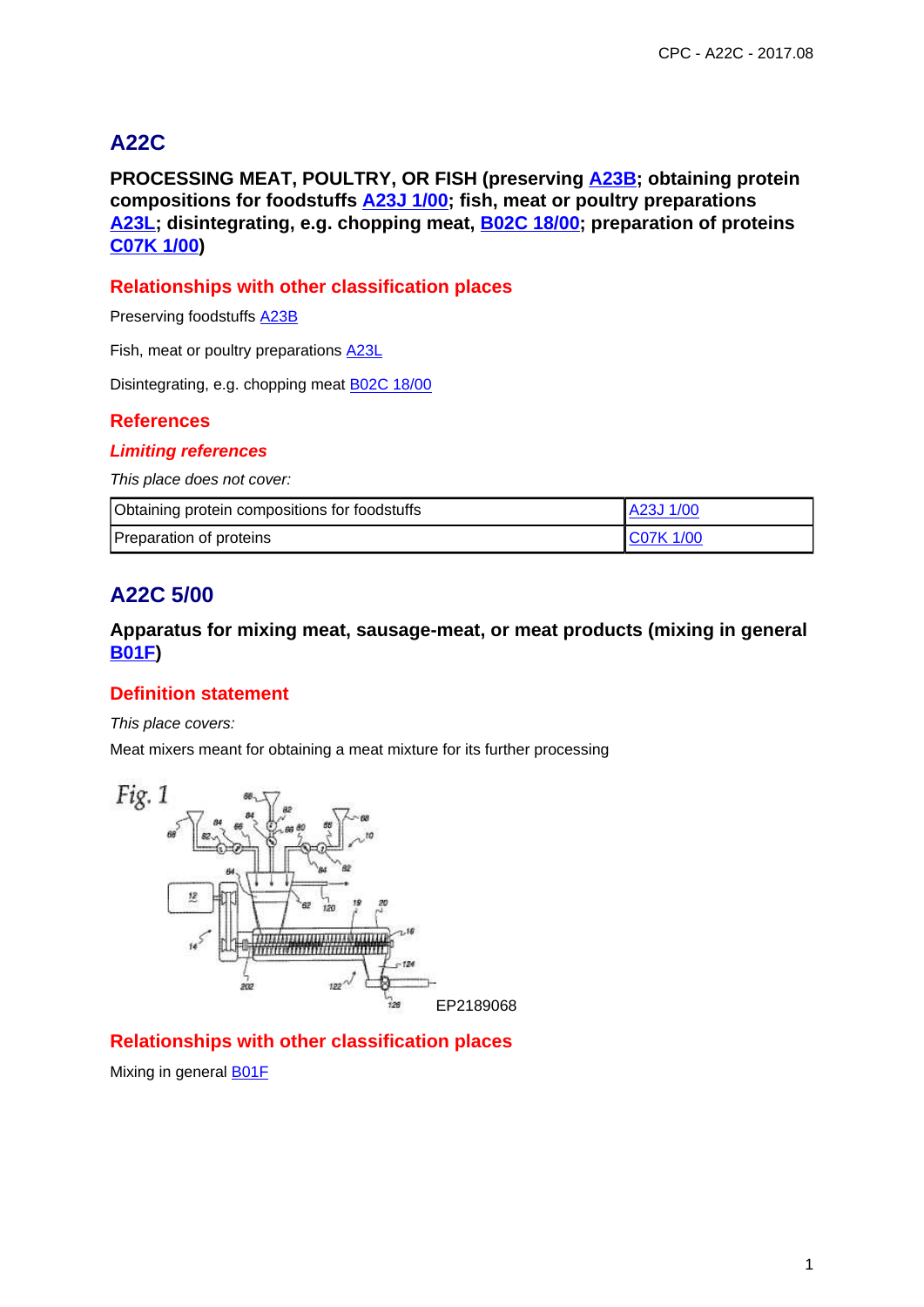# **A22C 7/00**

**Apparatus for pounding, forming, or pressing meat, sausage-meat, or meat products {(meat patty moulding devices for domestic use A47J 43/20; ham boilers A47J 27/20)}**

## **Definition statement**

This place covers:

Apparatuses for pressing and moulding meat.

#### **Relationships with other classification places**

Presses B30B

Shaping or working of foodstuffs A23P

#### **References**

#### **Limiting references**

This place does not cover:

| Ham boilers                                  | A47J 27/20 |
|----------------------------------------------|------------|
| Meat patty moulding devices for domestic use | A47J 43/20 |

#### **Informative references**

Attention is drawn to the following places, which may be of interest for search:

| Packaging meat                 | <b>B65B 25/065</b> |
|--------------------------------|--------------------|
| Stackable polygonal containers | <b>B65D 5/001</b>  |

## **Special rules of classification**

- apparatuses for making multi-layered meat products A22C 7/0007
- for making meat balls **A22C 7/0015**
- pressing means A22C 7/0023: including containers in which meat is pressed, containers for shaping and boiling ham, stackable containers as well as demoulding means
- apparatuses with worms or other rotary mounted members **A22C 7/0092**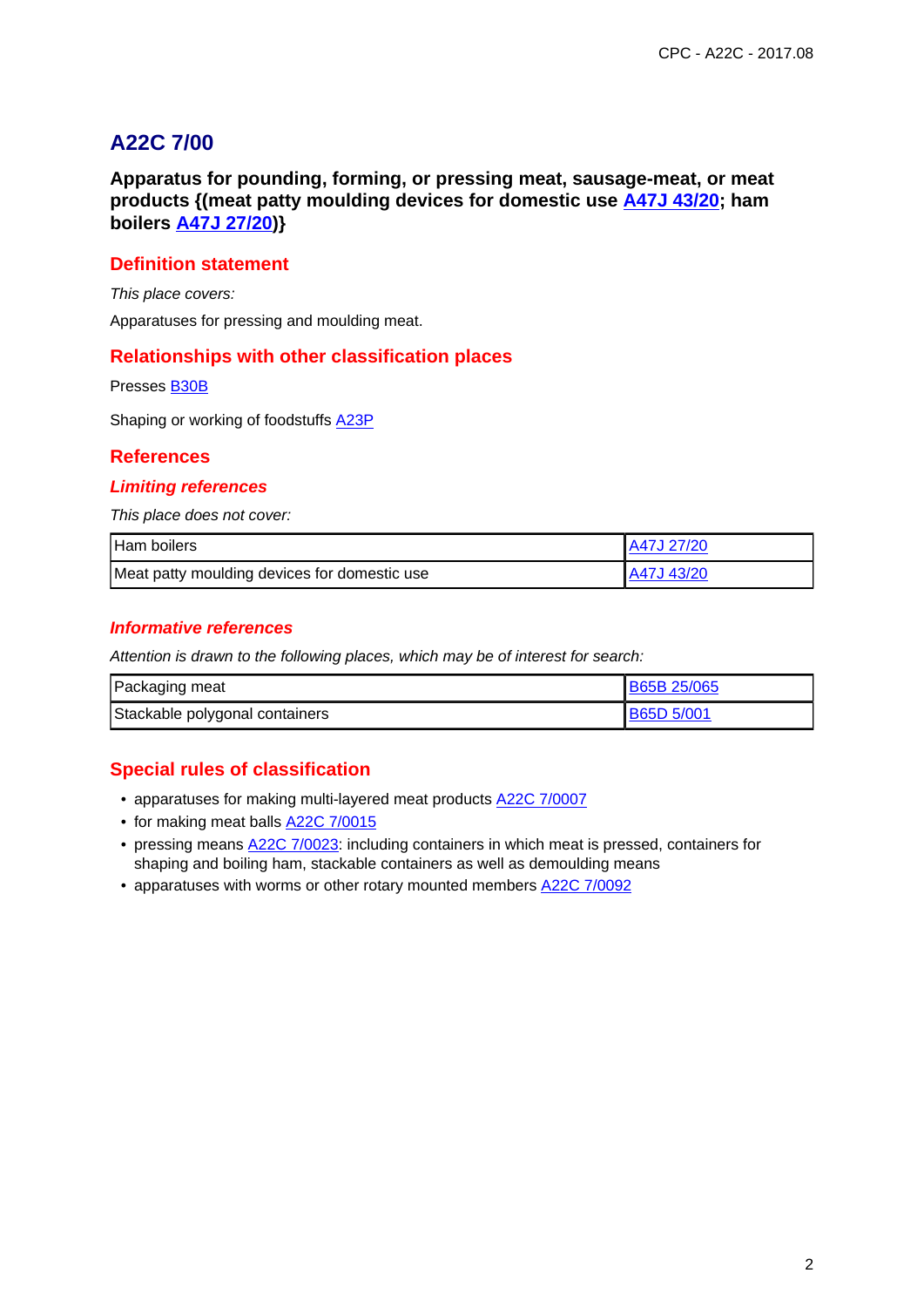

#### FR2933573

# **A22C 9/00**

## **Apparatus for tenderising meat, e.g. ham {(tenderising chemically A23L 13/00, A23L 13/70)}**

### **Definition statement**

This place covers:

For treating, tenderising or flavouring meat.

## **References**

### **Limiting references**

This place does not cover:

| Processing meat by injection                          | A22C 17/0053 |
|-------------------------------------------------------|--------------|
| Tenderising chemically                                | A23L 13/00   |
| Tenderised or flavoured meat pieces e.g. by injecting | A23L 13/70   |

# **Special rules of classification**

• by injection **A22C 9/001** 

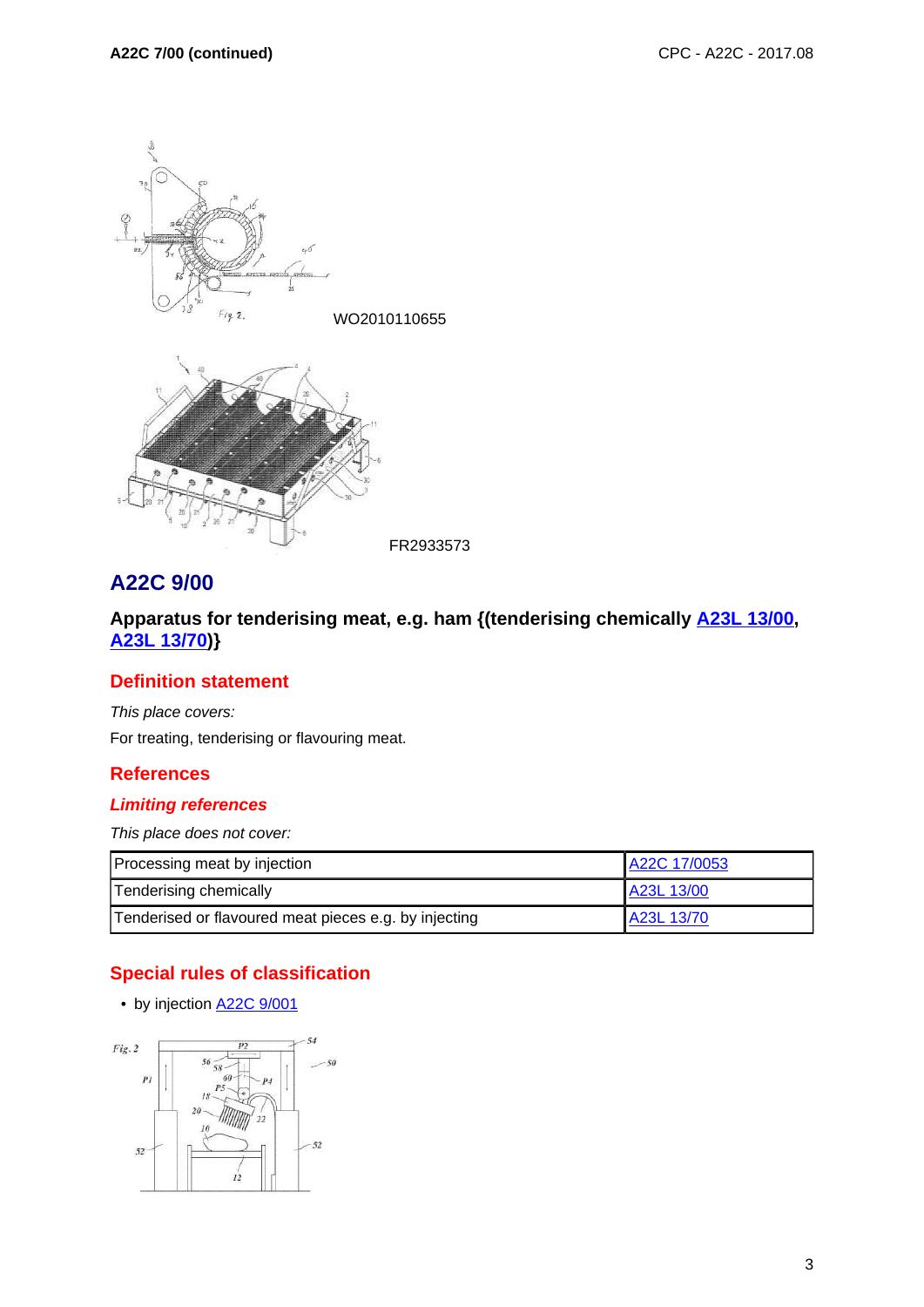WO2010069772

- by electric treatment A22C 9/002
- by massaging, e.g. with rotating drums or tumblers A22C 9/004



#### US2008051020

• by beating **A22C 9/007** 



#### US2006019589

• by piercing **A22C 9/008** 

# **A22C 11/00**

## **Sausage making {(chemical aspects A23L 13/00); Apparatus for handling or conveying sausage products during manufacture}**

#### **Definition statement**

This place covers:

All machinery and processes related to sausage manufacturing

#### **References**

#### **Limiting references**

This place does not cover:

| Conveying hanging sausages         | A22C 15/001 |
|------------------------------------|-------------|
| Chemical aspects of sausage making | A23L 13/00  |

### **Special rules of classification**

• Conveying sausages in a horizontal position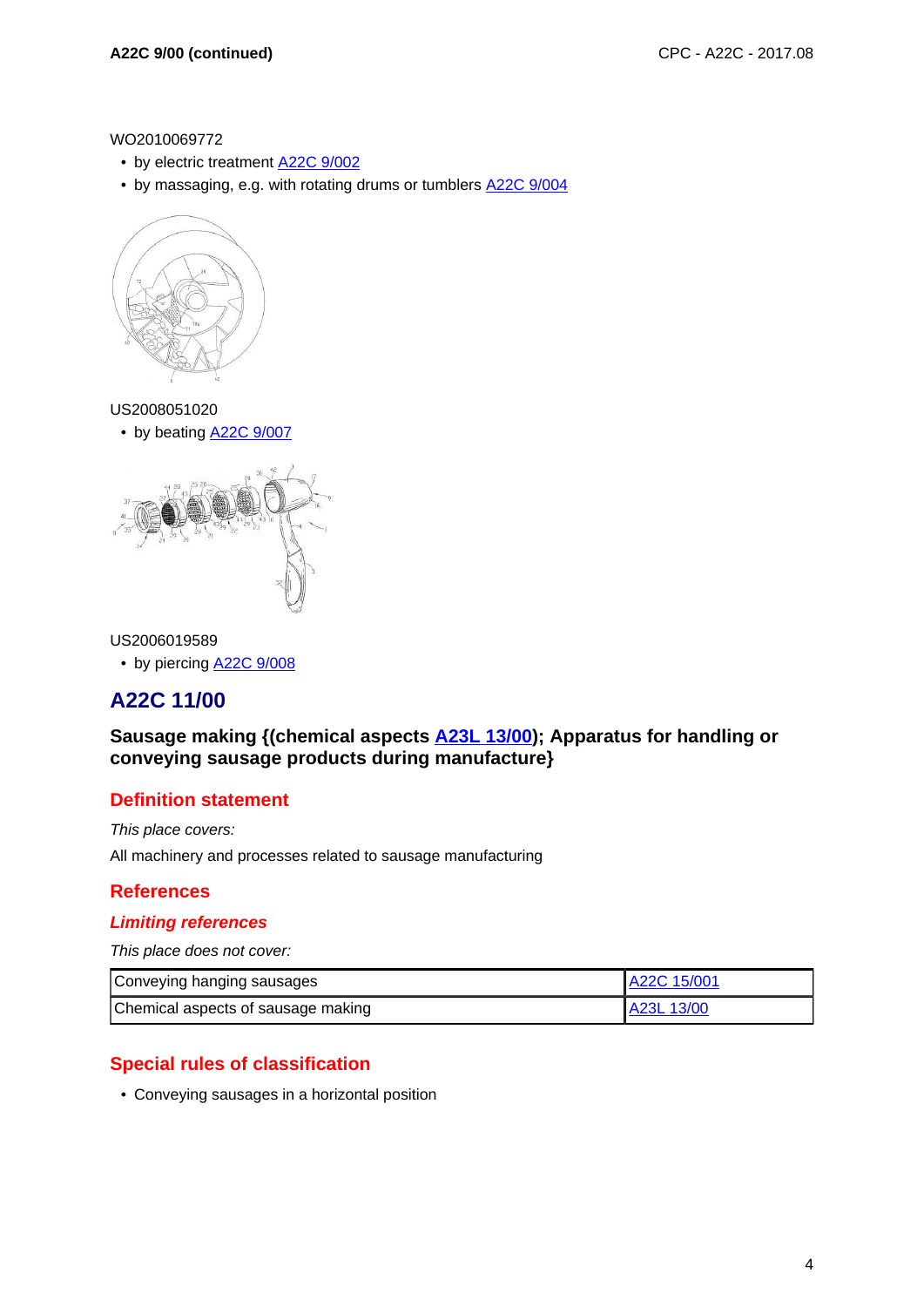

#### US2007080047

• Manufacturing sausages with a predetermined shape





# **A22C 11/001**

**{Machines for making skinless sausages, e.g. Frankfurters, Wieners}**

## **Definition statement**

This place covers: Machines for making skinless sausages

#### **Special rules of classification**

- removing casings from sausages during manufacture A22C 11/003
- netting sausages and meat **A22C 11/005**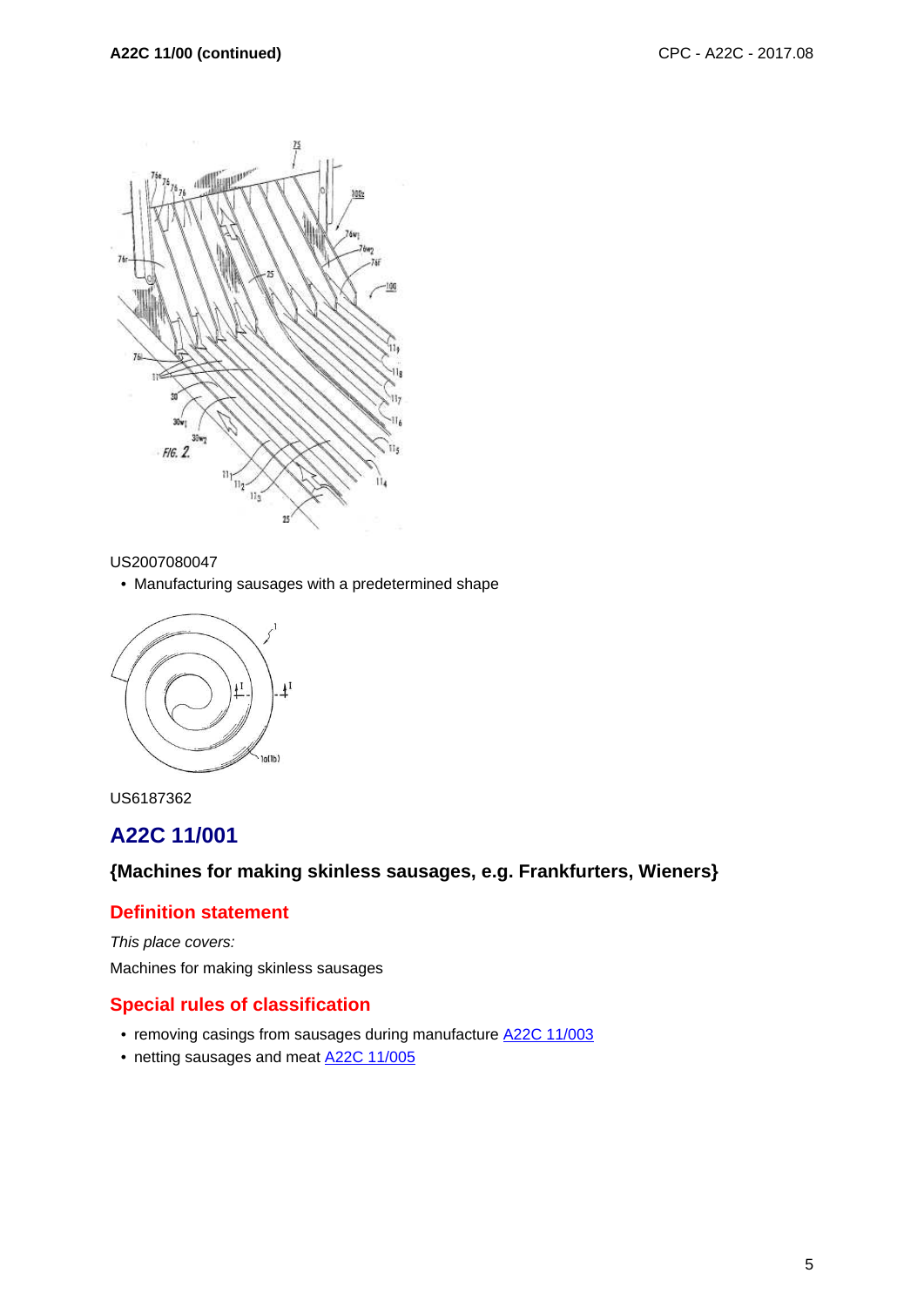# **A22C 11/006**

# **{Separating linked sausages}**

## **Definition statement**

This place covers:

Dividing a continuous strand of sausages into portions



# **A22C 11/02**

**Sausage filling or stuffing machines {(enclosing material in preformed tubular webs B65B 9/10)}**

## **Definition statement**

This place covers:

Sausage filling or stuffing machines, parts thereof.

# **Special rules of classification**

• Stuffing horn assemblies, including devices with multiple interchangeable stuffing horns (e.g. magazine arrangements) A22C 11/0209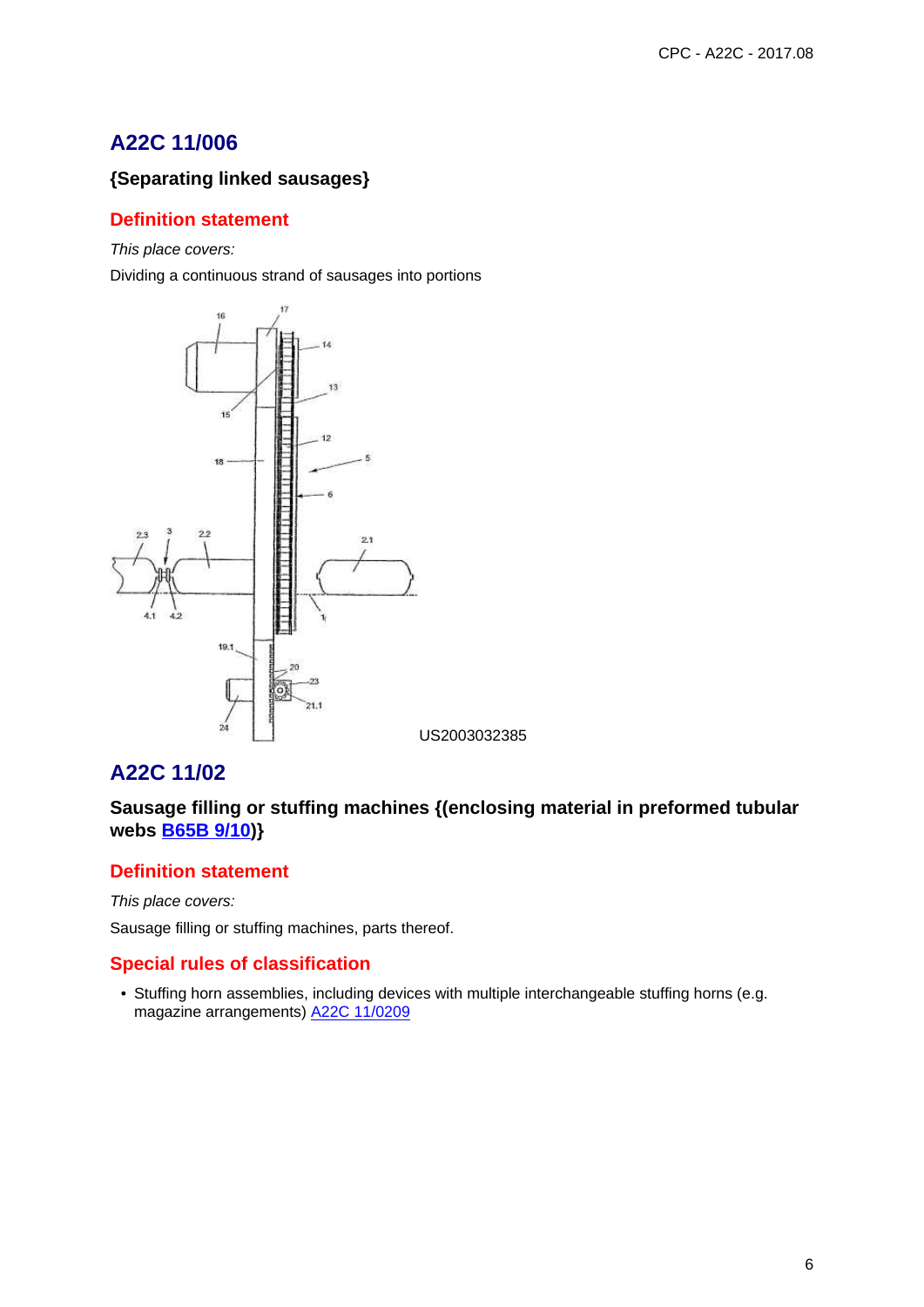

#### EP1726211

- Supplying casings to the stuffing device **A22C 11/0227**
- Controlling devices for the stuffing process: sizing and braking means as well as means for detecting casing depletion



## EP2215911

- Making sausages with at least one flat end **A22C 11/0281**
- Stuffing devices with coating or lubricating means A22C 11/029
- With a mechanical or hydraulic piston for pushing the stuffing material  $\frac{A22C}{11/04}$  and A22C 11/06
- the stuffing material being pushed by a rotary pressing member A22C 11/08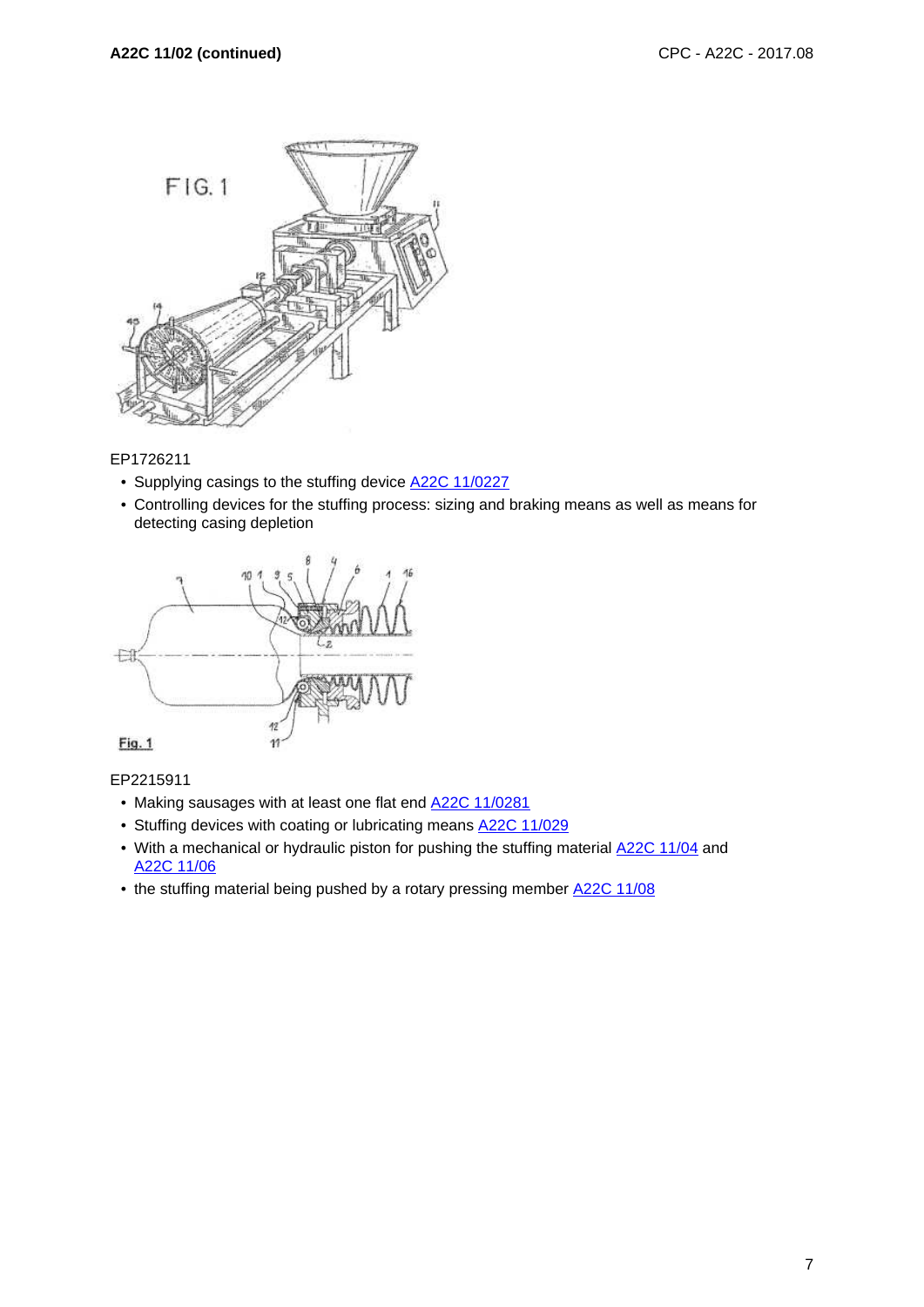

# **A22C 11/10**

**Apparatus for twisting {or linking} sausages {(subdividing filled flexible tubes to form packages, involving displacement of contents B65B 9/12, by applying pressure and heat successively B65B 51/26)}**

## **Definition statement**

This place covers:

Subdividing a continuous tubular sausage casing into a strand of linked individual sausages.

#### **References**

#### **Limiting references**

This place does not cover:

| Subdividing filled tubes by sealing or securing | <b>B65B 9/12</b> |  |
|-------------------------------------------------|------------------|--|
|-------------------------------------------------|------------------|--|

## **Special rules of classification**

• Apparatuses with two rotary members comprising dividing elements which cooperate with each other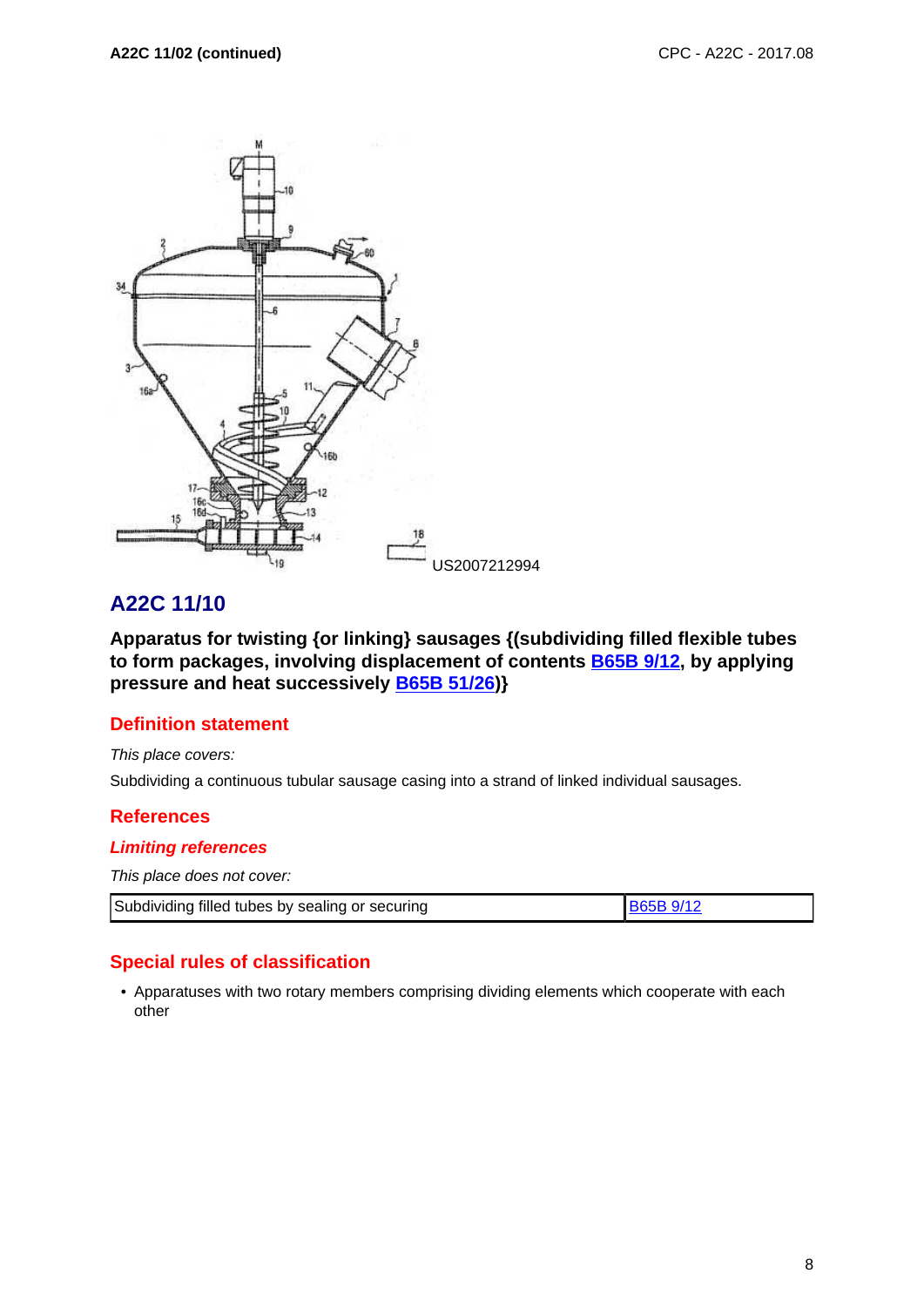

- EP1095569
- Apparatuses dividing the sausage string by means of shear or blade elements, also with displacing movement that creates a narrow point free of meat in the links



# **A22C 11/12**

**Apparatus for tying sausage skins{; Clipping sausage skins (applying clips or binding material to package folds or closures, e.g. to twisted bag necks B65B 51/04, B65B 51/08)}**

# **Definition statement**

This place covers:

Apparatuses for tying or clipping the links between individual sausages in a continuous sausage strand

## **References**

## **Limiting references**

This place does not cover:

| Stapling machines                 | IB27F 7/17             |
|-----------------------------------|------------------------|
| Applying clips to close bag necks | B65B 51/04, B65B 51/08 |
| Metal clips and staples           | B65D 33/1641           |

# **Special rules of classification**

• by means of tying, forming knots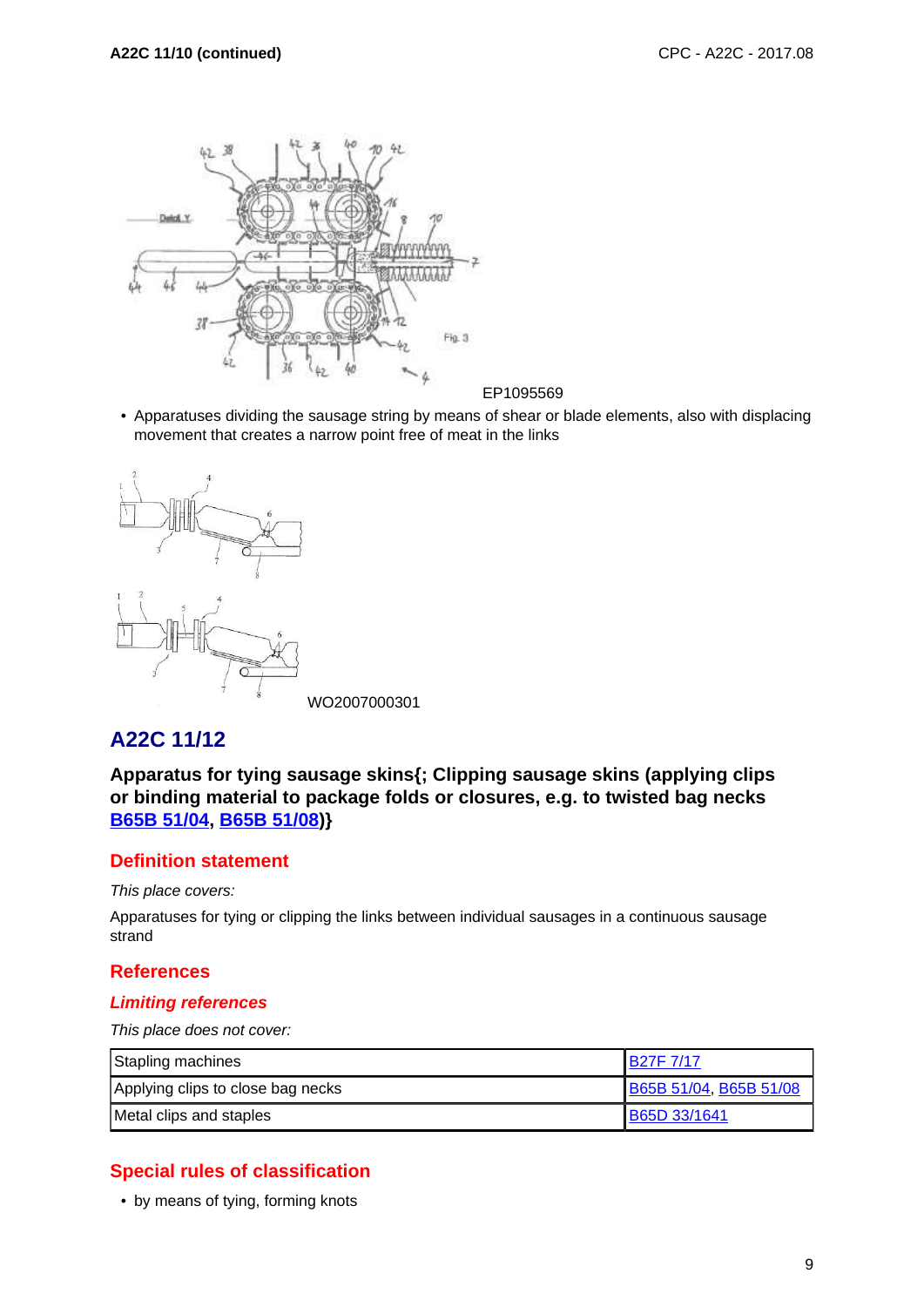

• by means of clipping, also including means for the removal of the clips



#### • creating a suspension loop

# **A22C 13/00**

# **Sausage casings {(made of animal intestines A22C 17/14)}**

## **Definition statement**

This place covers:

Sausage casings and their manufacturing:

- apparatus for making sausage casings
- chemical composition of sausage casings
- Chemical treatment of natural gut
- Shirring of sausage casings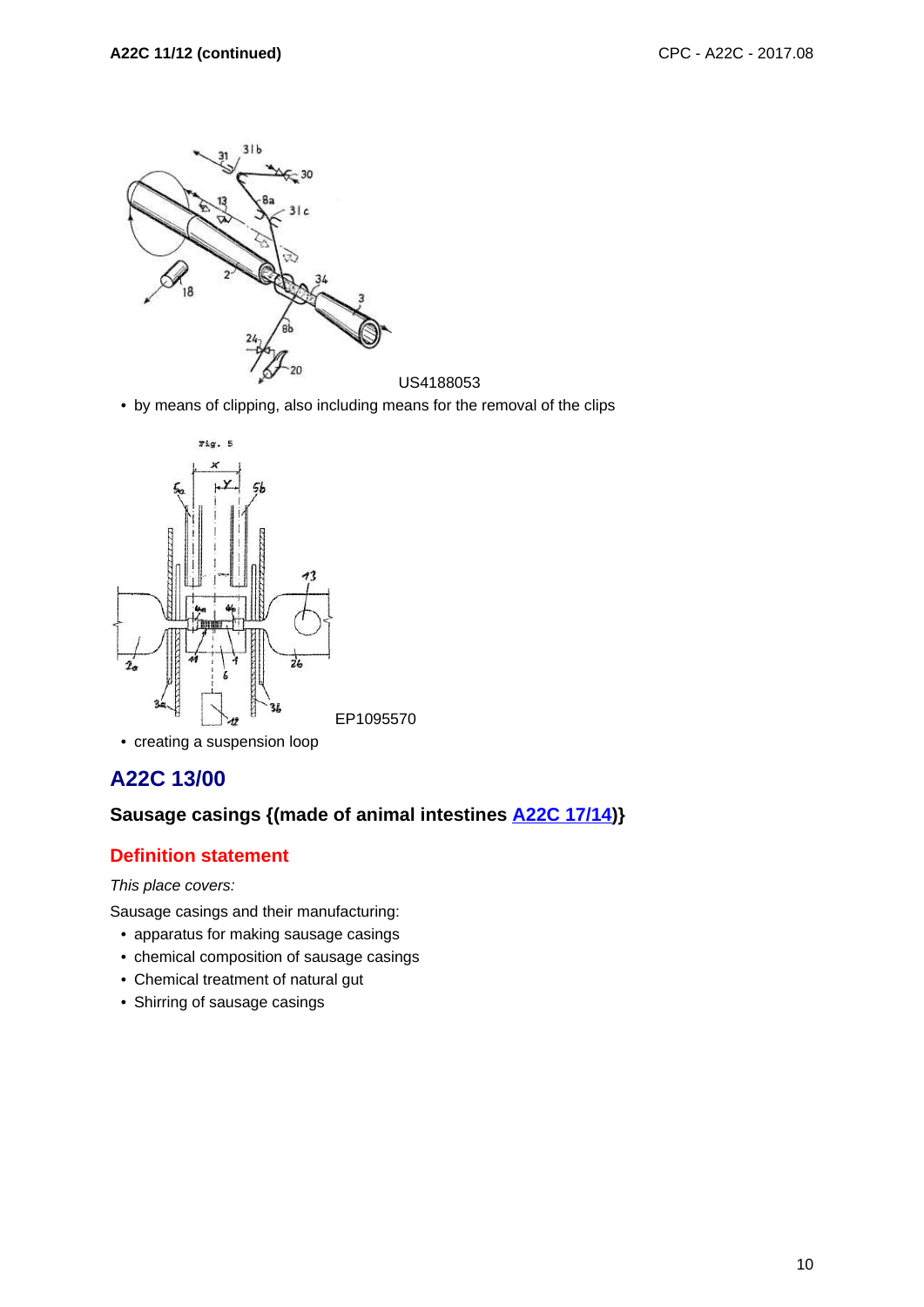

US2004253398

# **References**

#### **Limiting references**

This place does not cover:

| Made of animal intestines                                                              | A22C 17/14        |
|----------------------------------------------------------------------------------------|-------------------|
| Protein compositions for foodstuffs                                                    | <b>A23J</b>       |
| Devices for treating the surfaces of sheets, webs, etc. in connection with<br>printing | <b>B41F 23/00</b> |
| Packaging foodstuff                                                                    | <b>B65D 81/34</b> |

#### **Informative references**

Attention is drawn to the following places, which may be of interest for search:

| Layered<br>products |  |
|---------------------|--|
|                     |  |

# **A22C 15/00**

**Apparatus for hanging-up meat or sausages {(filling and conveying sausage products during manufacture A22C 11/00; transport through slaughterhouses A22B 7/001; poultry shackles A22C 21/0007; conveying poultry A22C 21/0053)}**

#### **Definition statement**

This place covers:

Means for hanging-up meat or sausages for transportation or for storage

#### **References**

#### **Limiting references**

This place does not cover:

| Horizontal conveying of sausages | A22C 11/00   |
|----------------------------------|--------------|
| Poultry shackles                 | A22C 21/0007 |
| Conveying poultry                | A22C 21/0053 |
| Spreaders for cattle             | A22B 5/06    |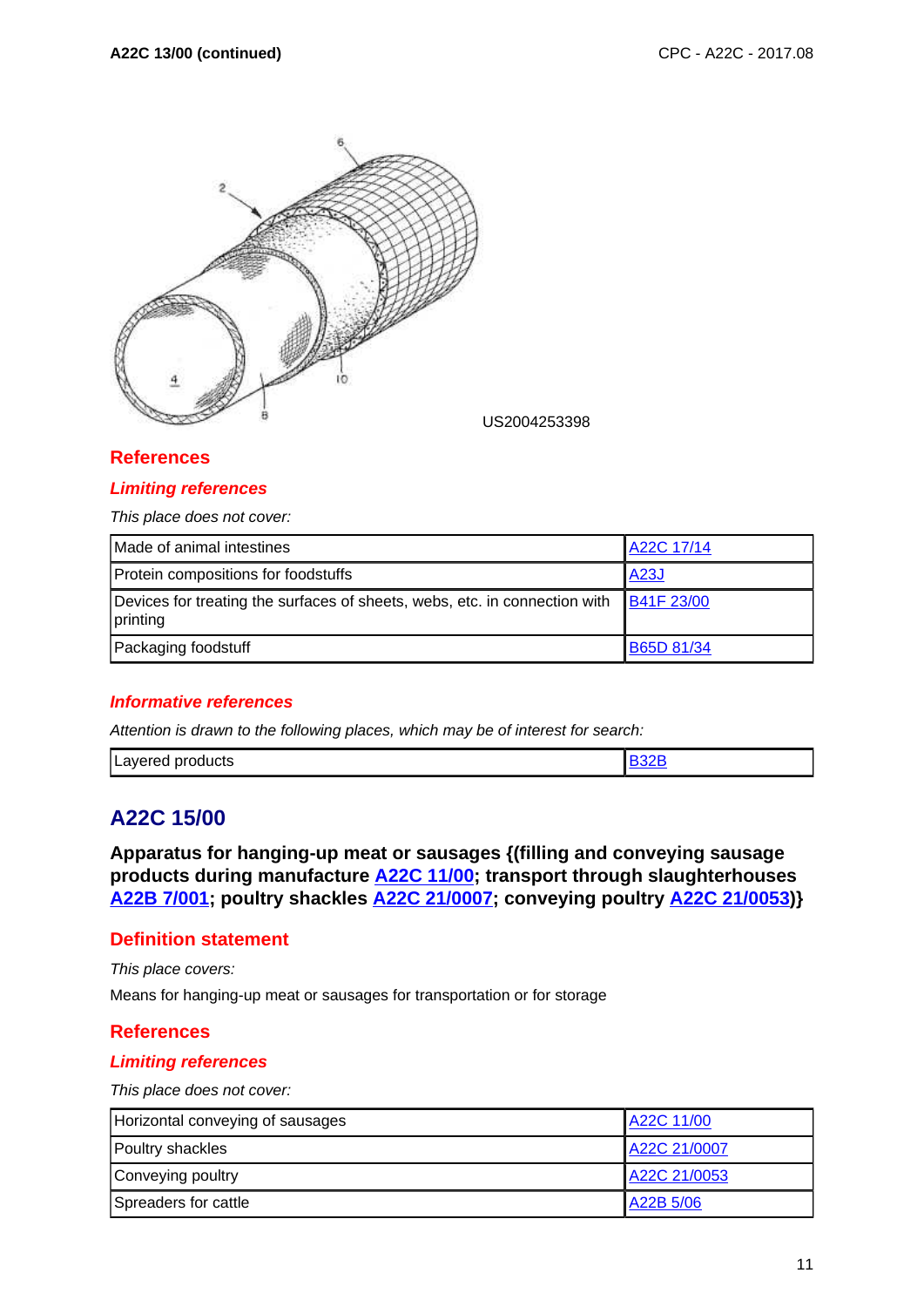| Transport within slaughterhouses       | A22B 7/001 |
|----------------------------------------|------------|
| Hooks and gambrels for slaughterhouses | A22B 7/001 |

## **Informative references**

Attention is drawn to the following places, which may be of interest for search:

| Devices for transferring articles between conveyors | B65G 47/61 |
|-----------------------------------------------------|------------|

# **Special rules of classification**

• Adapted for hanging or conveying several sausages or strips of meat (e.g. for suspending sausages from a stick) A22C 15/001



• Hooks for meat or hams (e.g. with hooks or cords penetrating the piece of meat, bacon hangers) A22C 15/003



• Racks for storing or smoking suspended meat A22C 15/007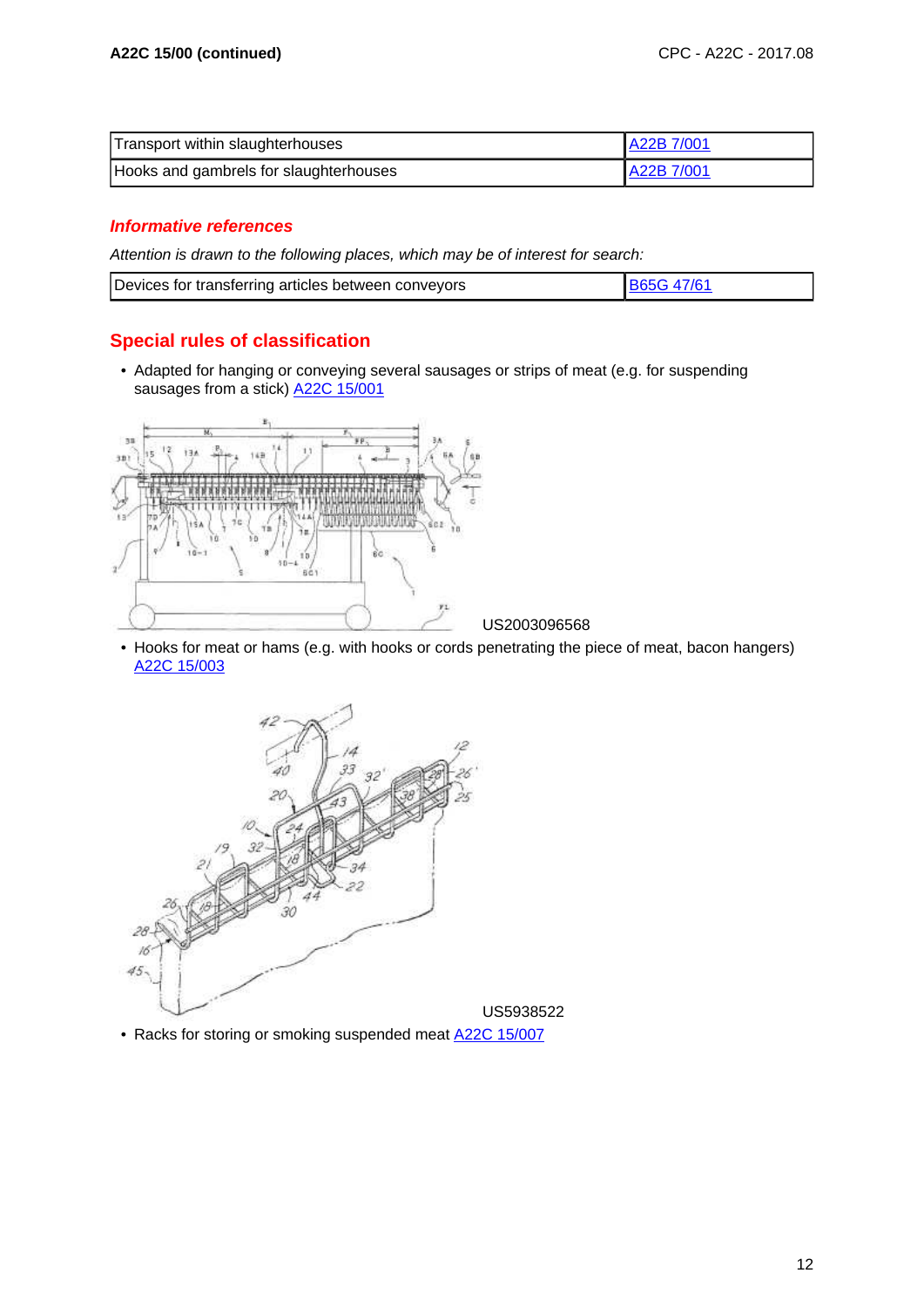

• Cages for suspending hams, meat or sausages A22C 15/008



# **A22C 17/00**

# **Other devices for processing meat or bones**

## **References**

## **Limiting references**

This place does not cover:

| Holding fish while processing               | A22C 25/06        |
|---------------------------------------------|-------------------|
| Marking animals                             | A01K 11/00        |
| Skinning instruments for animal carcasses   | A22B 5/16         |
| Cleaning the stomach of slaughtered animals | A22B 5/18         |
| Holding meat for carving                    | A47J 43/18        |
| Packaging specially shaped pieces of meat   | <b>B65B 25/06</b> |
| Packaging slices of meat, poultry or fish   | B65B 25/06        |
| Labelling                                   | <b>B65C</b>       |
| Treating offal                              | C11B              |
| Splitting intestines                        | C14B 21/00        |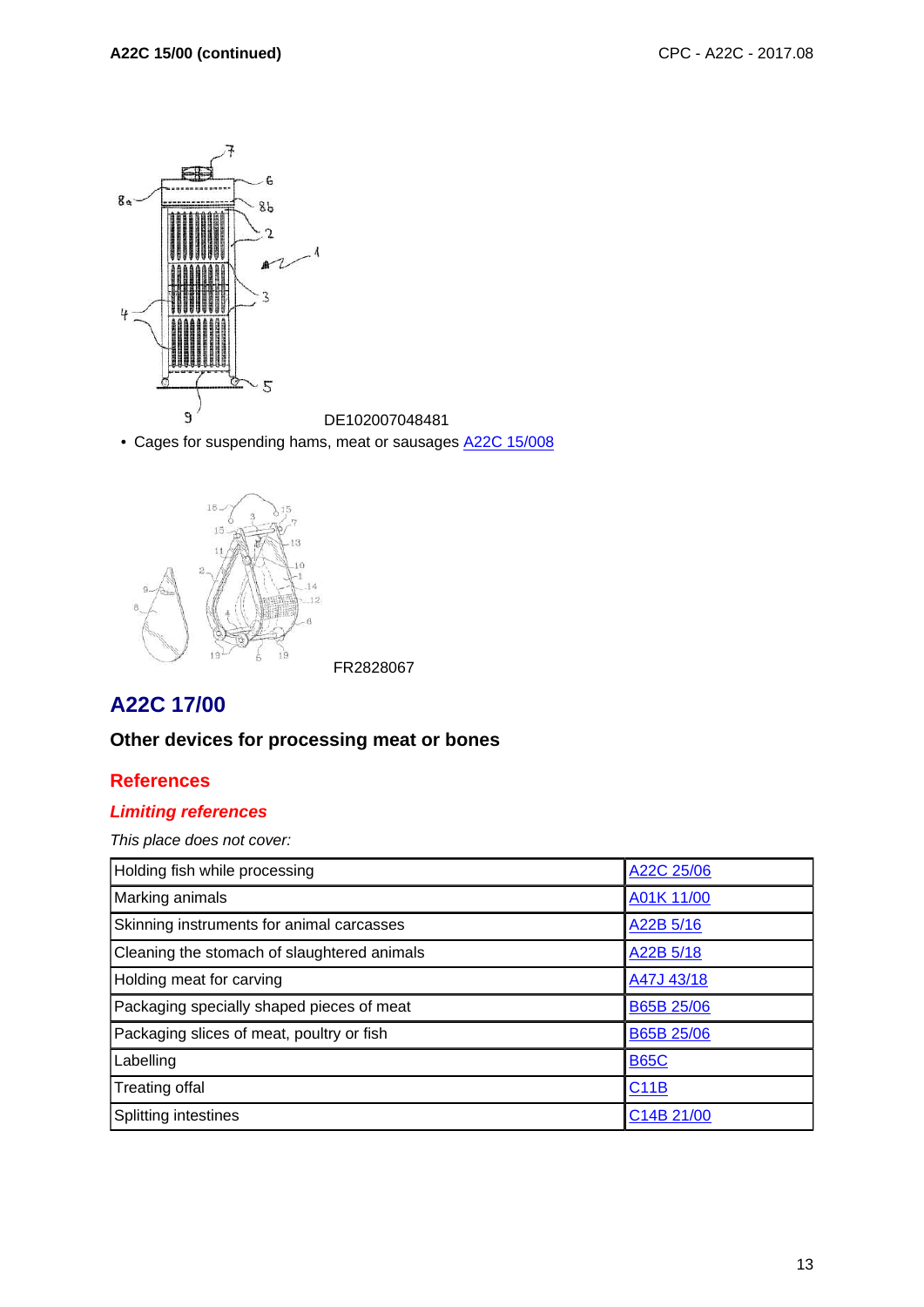#### **Informative references**

Attention is drawn to the following places, which may be of interest for search:

| Collecting or arranging articles in groups | <b>B07C 5/38</b> |
|--------------------------------------------|------------------|

# **Special rules of classification**

- Cutting or shaping meat A22C 17/0006
- Deboning meat **A22C 17/004**
- Processing meat by injection **A22C 17/0053**
- Putting meat on skewers **A22C 17/006**
- Using visual recognition, X-rays, ultrasounds, or other contactless means to determine quality or size of a potion of meat A22C 17/0073



US5324228

- Handling, transporting or packaging, pieces of meat A22C 17/0093
- Holding meat or bones during cutting A22C 17/02
- Bone cleaning devices, separating meat from bone **A22C 17/04**



GB874786 • Bone shears, bone crushers, bone milling machines A22C 17/06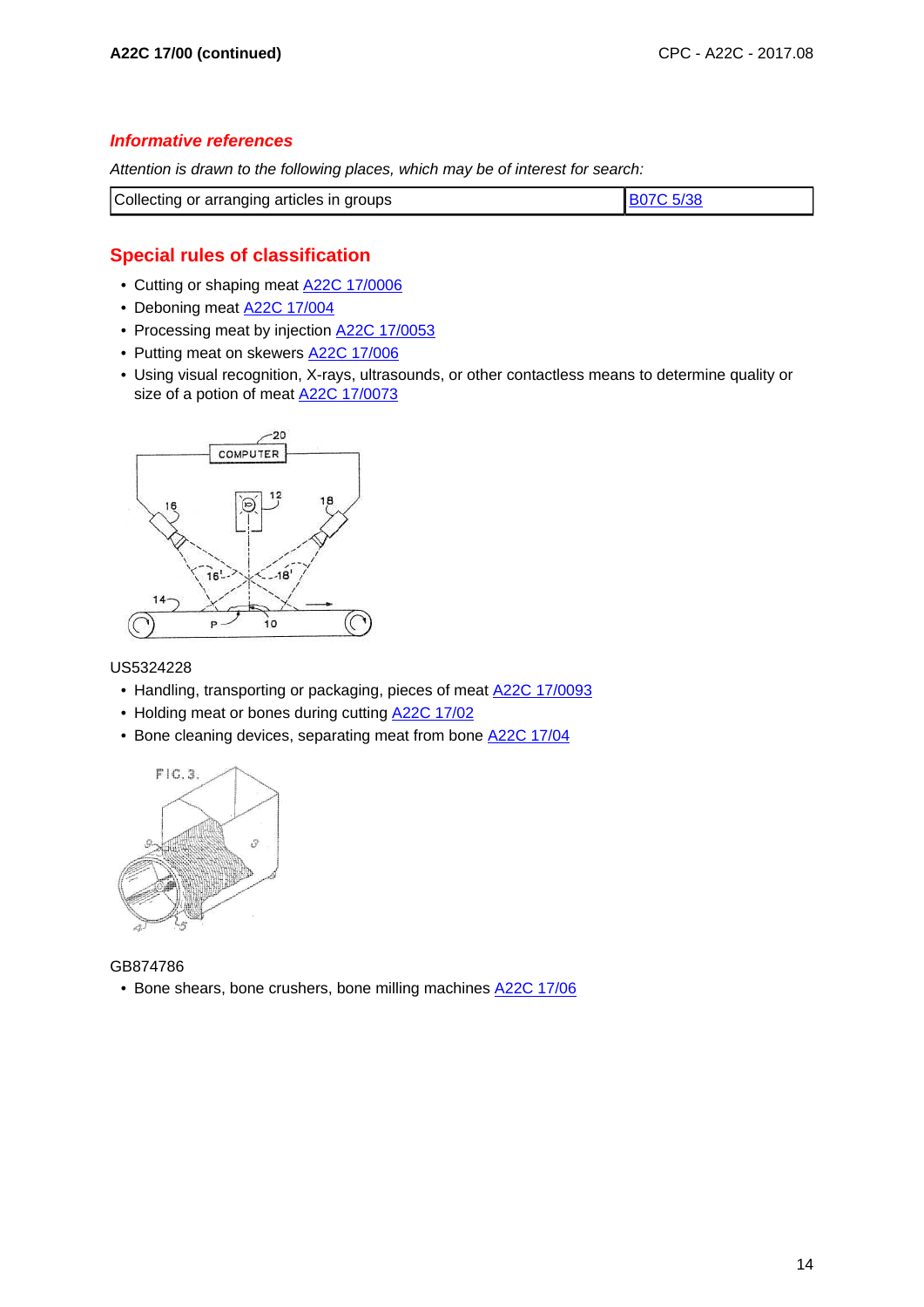

WO9834491

- Cleaning, washing meat or sausages **A22C 17/08**
- Marking meat or sausages **A22C 17/10**
- Apparatus for cutting off rind, removing fat from meat cuts **A22C 17/12**



US2003008607

- Working-up of animal intestines, apparatus for cutting intestines or pulling intestines to pieces. Sausage casings made of animal intestines A22C 17/14
- Cleaning intestines, removing fat or slime from intestines A22C 17/16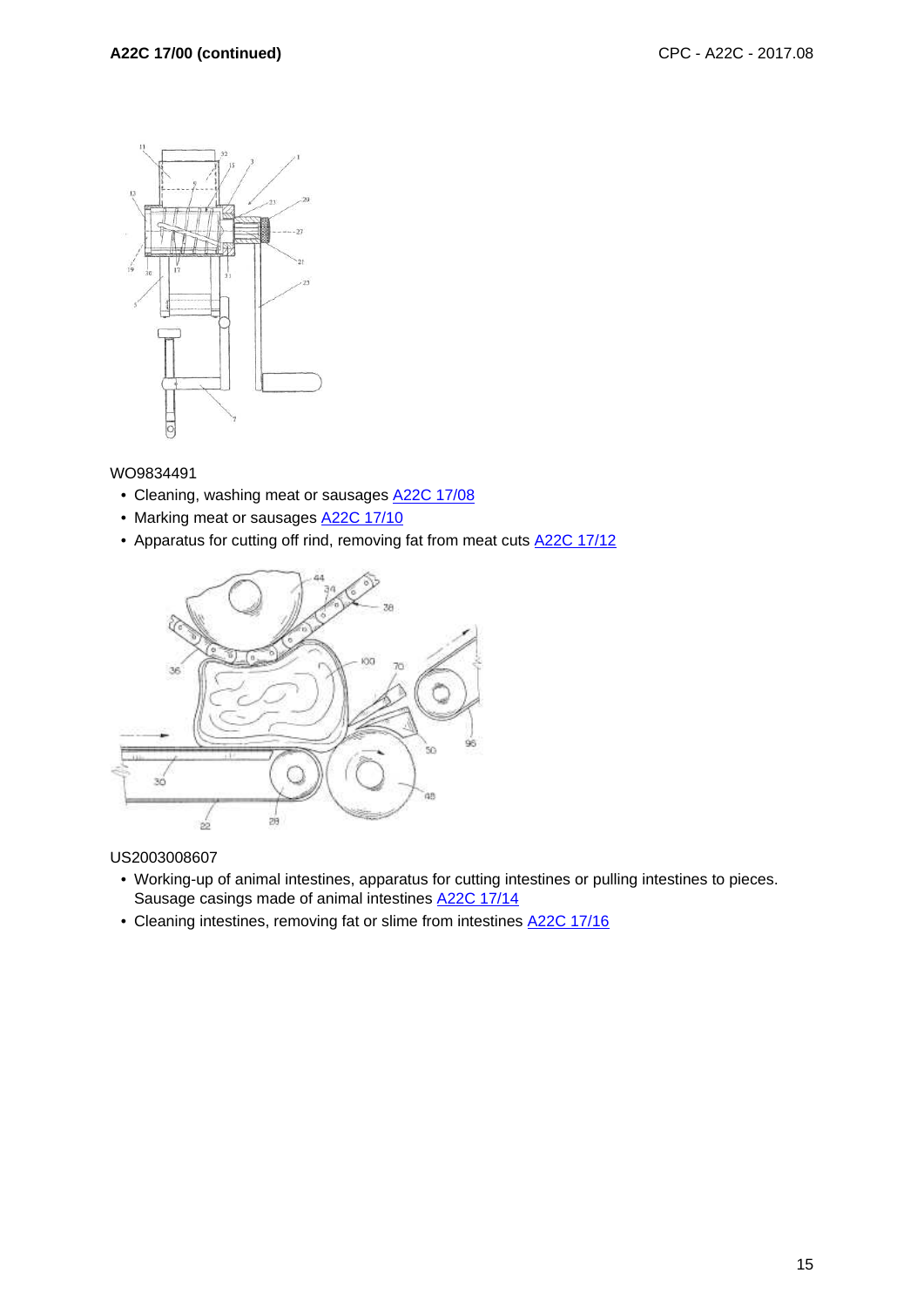# **A22C 18/00**

## **Plants, factories, or the like for processing meat (for processing poultry only A22C 21/00; for processing fish only A22C 25/00)**

## **Definition statement**

#### This place covers:

Complete integral processes for processing meat and plants for their implementation



#### **References**

#### **Limiting references**

This place does not cover:

| <b>Processing poultry</b> | A22C 21/00 |
|---------------------------|------------|
| Processing fish           | A22C 25/00 |

# **A22C 21/00**

#### **Processing poultry**

#### **Definition statement**

This place covers:

All types of machinery and operations performed specifically on poultry:

#### **References**

#### **Limiting references**

This place does not cover:

| <b>Killing poultry</b>            | A22B 3/086  |
|-----------------------------------|-------------|
| Eviscerating carcasses            | A22B 5/0005 |
| Deboning carcasses in general     | A22B 5/0035 |
| Slaughterhouse gambrels and hooks | A22B 7/001  |

## **Special rules of classification**

Class A22C 21/0015 is redundant with class A22B 3/086. Both classes are envisaged to merge together.

• poultry shackles for holding and suspending poultry while it is conveyed along the process line of a slaughterhouse A22C 21/0007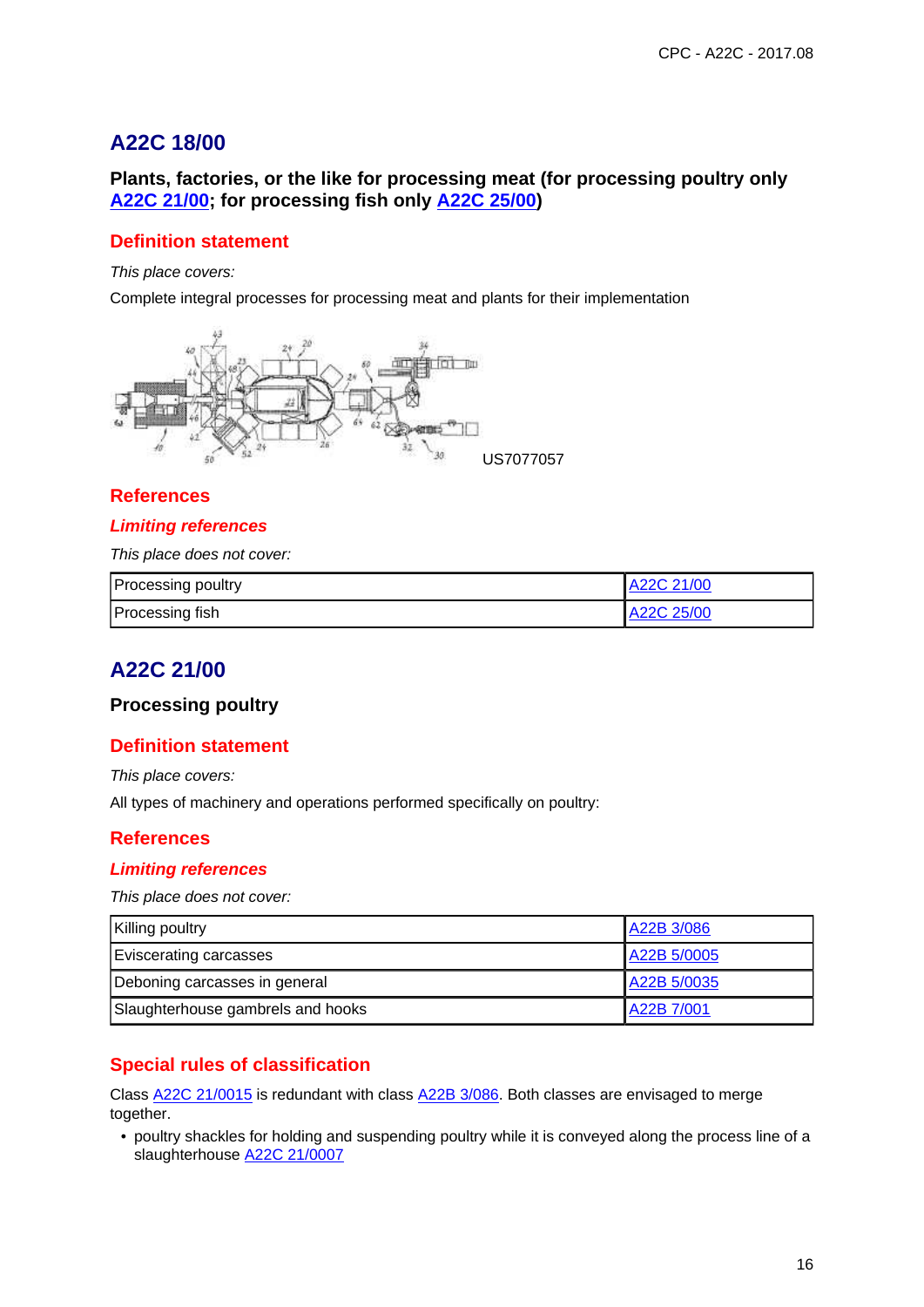

#### US2003124965

- Killing poultry entering the processing machine: slaughtering devices integrated in the processing line, which are part of a continuous process A22C 21/0015
- Cutting and dividing operations on poultry **A22C 21/0023**, filleting, extracting, cutting or shaping poultry fillets A22C 21/003



#### WO2007067052

• Trussing poultry A22C 21/0038, making poultry keep its shape for being further processed (e.g. for being cooked evenly)



US5816905

• Support devices for poultry **A22C 21/0046**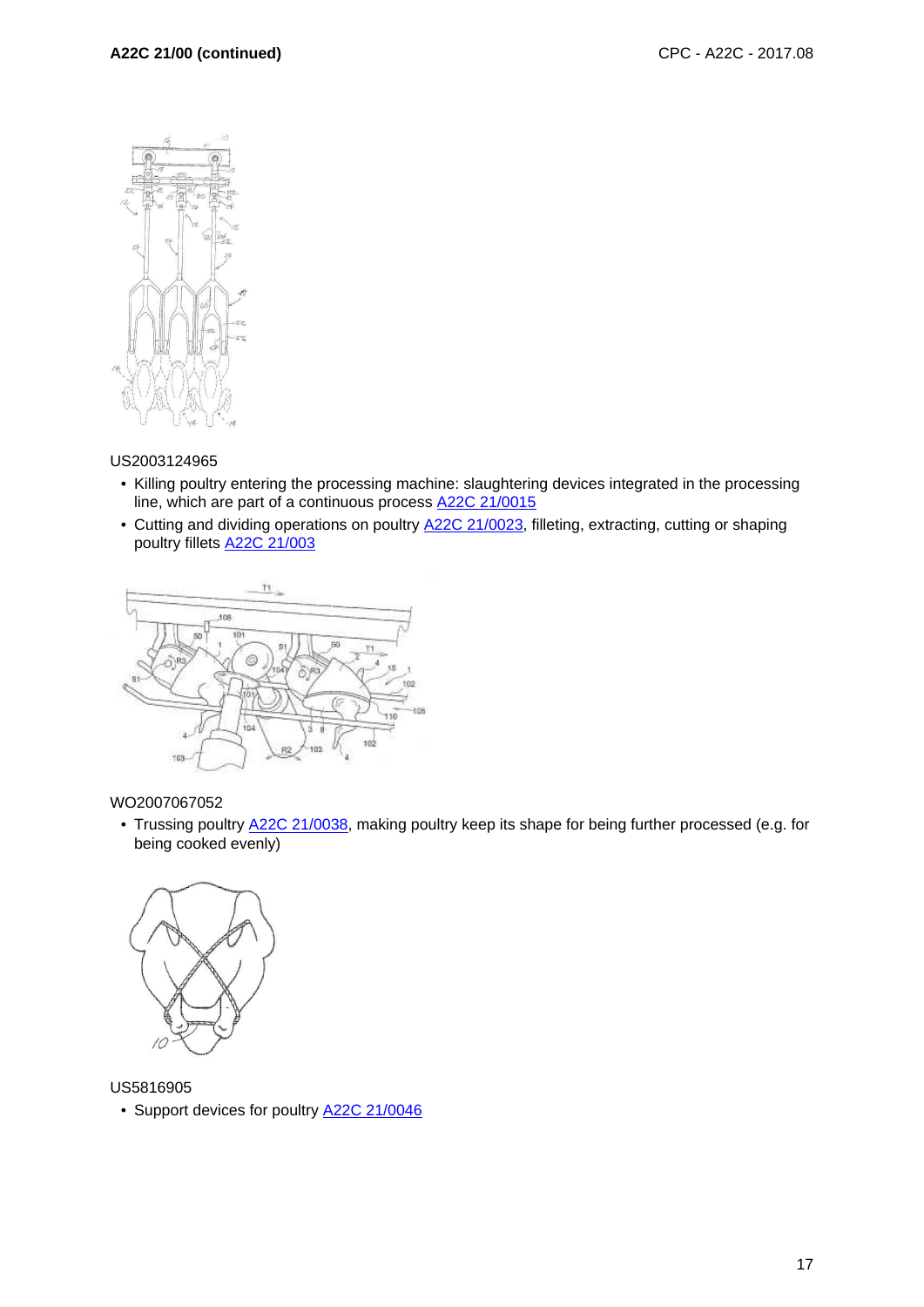

#### US4716624

- Transferring or conveying devices for poultry **A22C 21/0053**
- Cleaning or disinfecting poultry **A22C 21/0061**
- Deboning poultry A22C 21/0069
- Skinning poultry **A22C 21/0092** Plucking mechanisms for poultry A22C 21/02, defeathering poultry



US2004147211

• Scalding, singeing, waxing, or dewaxing poultry **A22C 21/04** 

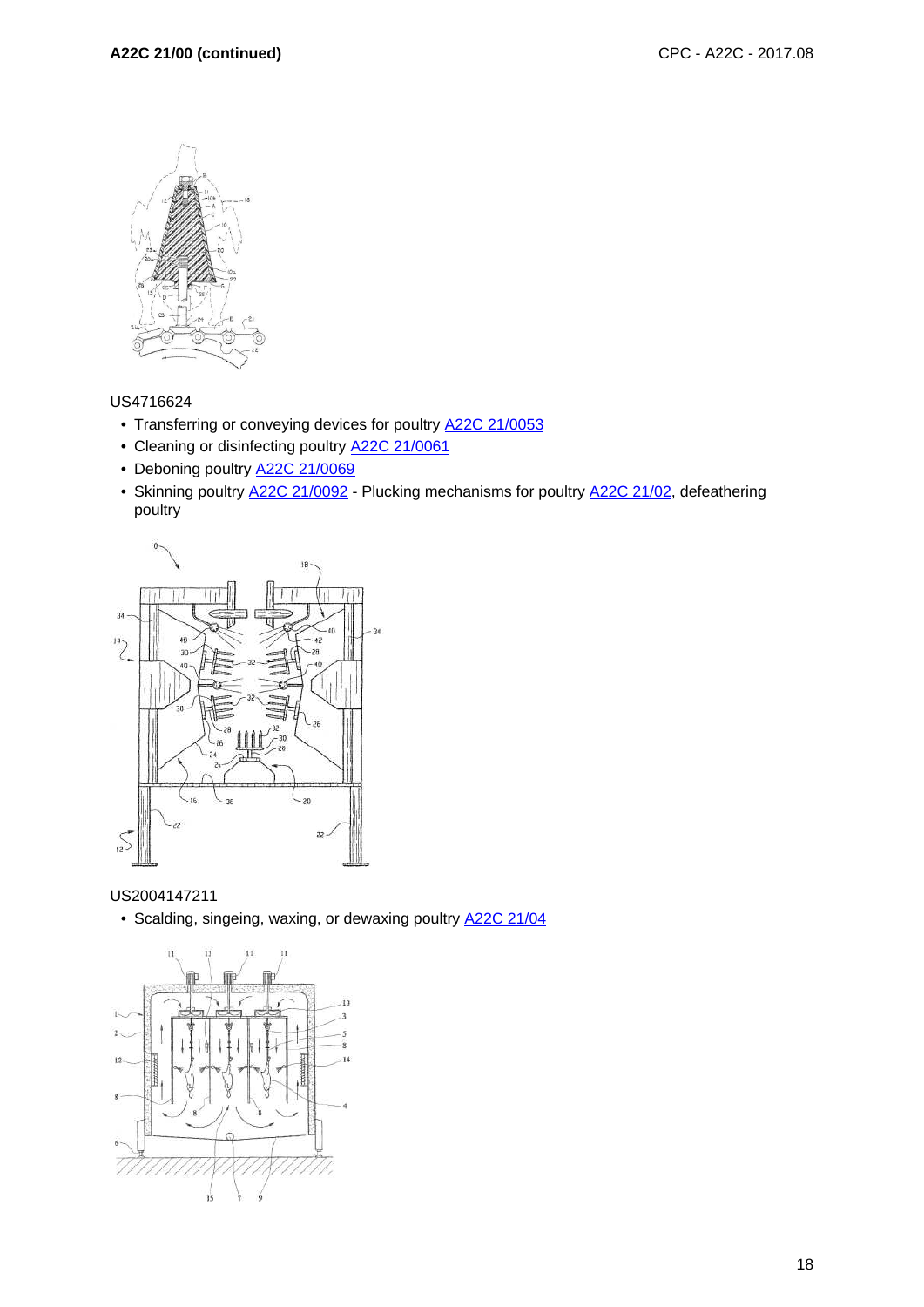EP1460902

• Eviscerating poultry **A22C 21/06:** Hand tools, removing tendons



#### WO0152659

#### **Glossary of terms**

In this place, the following terms or expressions are used with the meaning indicated:

| ∣Trussing | tying and/or restraining a poultry carcass with twine, cord or other<br>elements so that it can be further processed (e.g. in order to<br>facilitate packaging or enable even cooking) |
|-----------|----------------------------------------------------------------------------------------------------------------------------------------------------------------------------------------|
| Plucking  | pulling the feathers from a bird's carcass                                                                                                                                             |

# **A22C 25/00**

## **Processing fish{; Curing of fish; Stunning of fish by electric current; Investigating fish by optical means (slaughtering fish A22B 3/08)}**

#### **Definition statement**

This place covers:

All types of machinery and operation performed specifically on fish, also processing cephalopods (octopus, squid, cuttlefish...):

#### **References**

#### **Limiting references**

This place does not cover:

| Cutting or shaping meat             | A22C 17/0006 |
|-------------------------------------|--------------|
| Slaughtering fish                   | A22B 3/083   |
| Fish powder, agglomerates or flakes | A23L 17/10   |
| Investigating fish                  | G01N 33/12   |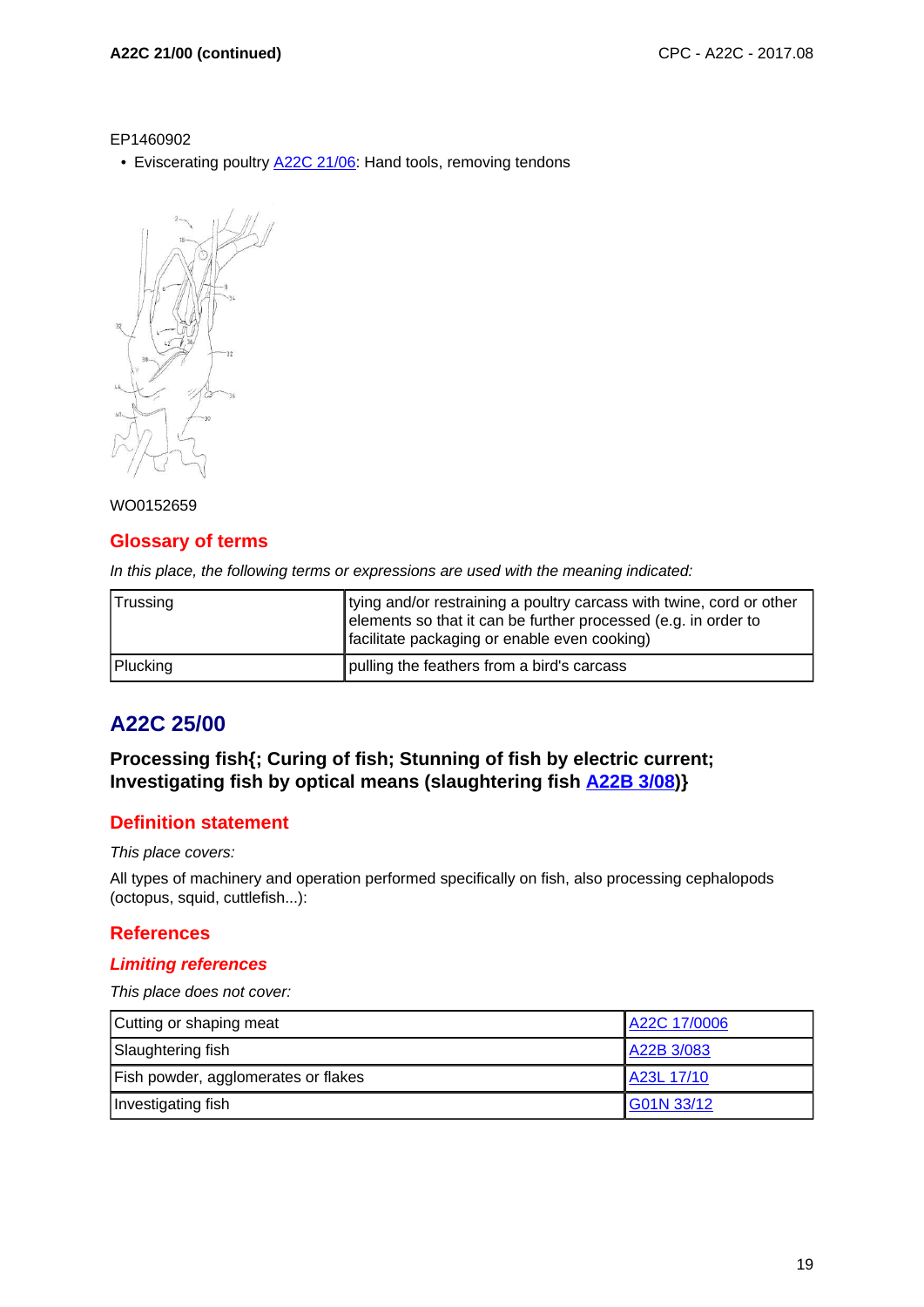#### **Informative references**

Attention is drawn to the following places, which may be of interest for search:

| Orientating articles during conveying |  |
|---------------------------------------|--|
|                                       |  |

# **Special rules of classification**

Classes A22C 25/14 and A22C 25/14 may result redundant. It is envisaged to merge them both.

• Beheading, cleaning and eviscerating fish combined with removing fishbones, skinning and filleting A22C 25/14. Hand tools therefor

A22C 25/006



#### DE10341941

• Washing or descaling fish A22C 25/02. Hand tools therefor A22C 25/025



DE10045971

• Sorting fish  $A22C 25/04$ . Grading fish, separating fish from ice.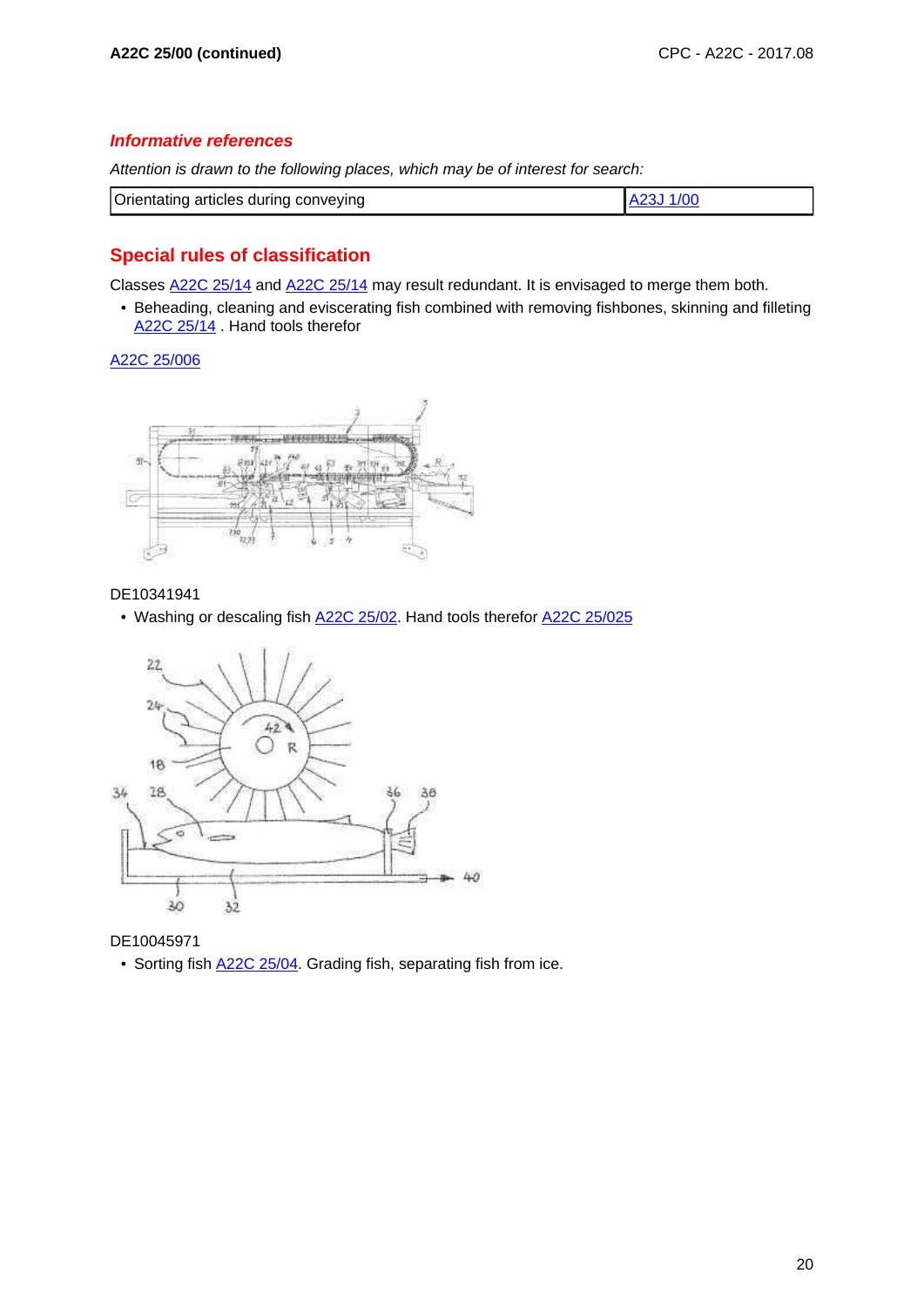

#### EP1458500

• Work tables, fish holding devices A22C 25/06, supports for working on fish



US2011048288

• Conveying fish. Holding and guiding fish while being conveyed **A22C 25/08**. Adapting conveyors to the size of fish.



#### GB2449203

- Threading fish on strings **A22C 25/10**
- Arranging fish according to the position of head and tail **A22C 25/12**
- Beheading, eviscerating, or cleaning fish **A22C 25/14**. Not in combination with skinning, deboning or filleting. Also including evisceration by means of suction and extracting roe from fish
- Removing fish bones, filleting fish **A22C 25/16**, removing fins **A22C 25/163**, removing pinbones from fish fillets.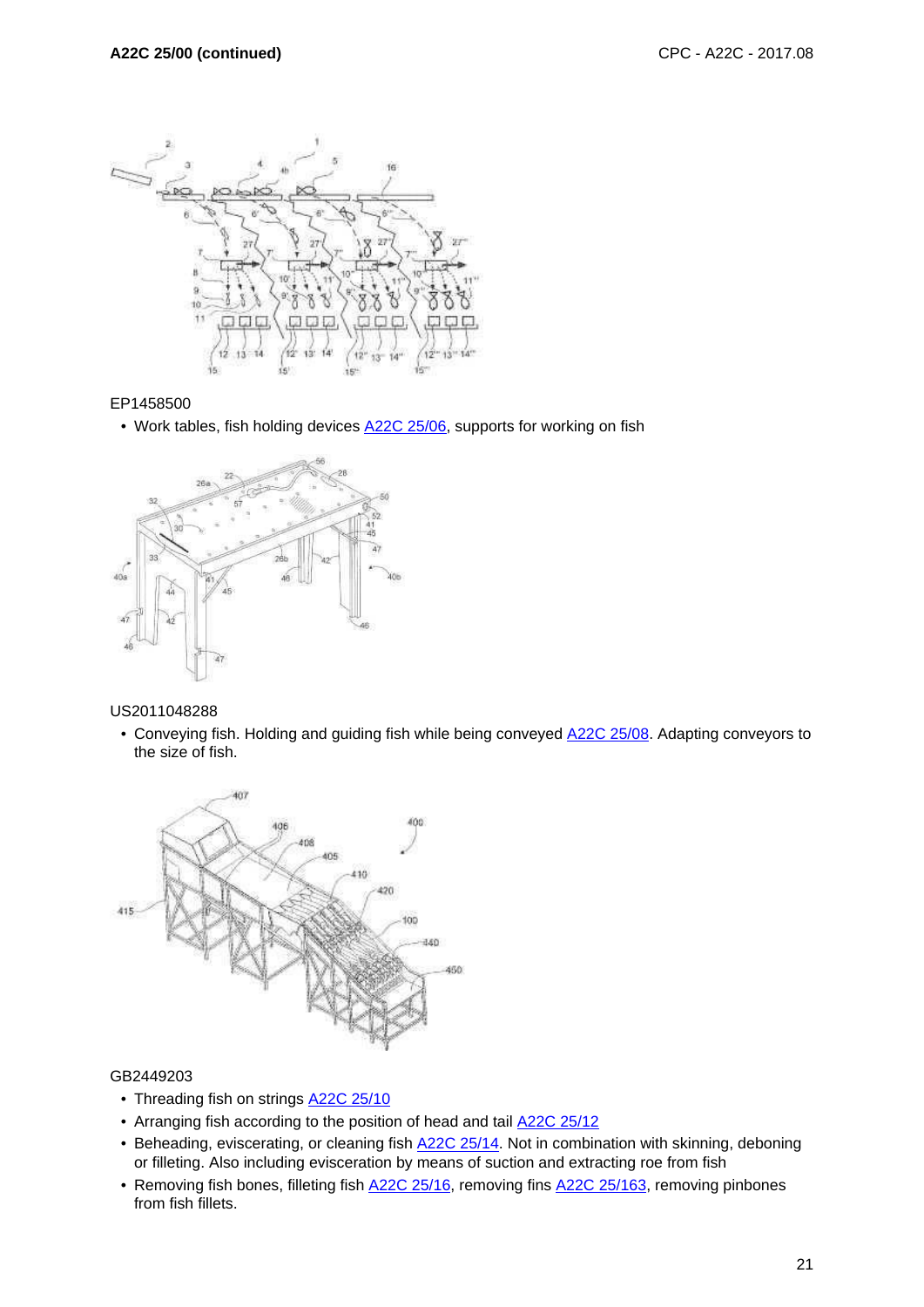

WO0203807

- Skinning fish **A22C 25/17**
- Cutting fish into portions A22C 25/18. Hand tools therefor A22C 25/185



#### US2006155509

- Shredding, cutting fish into cubes, flaking **A22C 25/20**, obtaining fish pulp.
- Fish rolling apparatus **A22C 25/22**



#### DE102009019558

#### **Glossary of terms**

In this place, the following terms or expressions are used with the meaning indicated:

| <b>IRoe</b> | the mass of eggs contained in the ovaries of a female fish or |
|-------------|---------------------------------------------------------------|
|             | shellfish, especially when ripe and used as food              |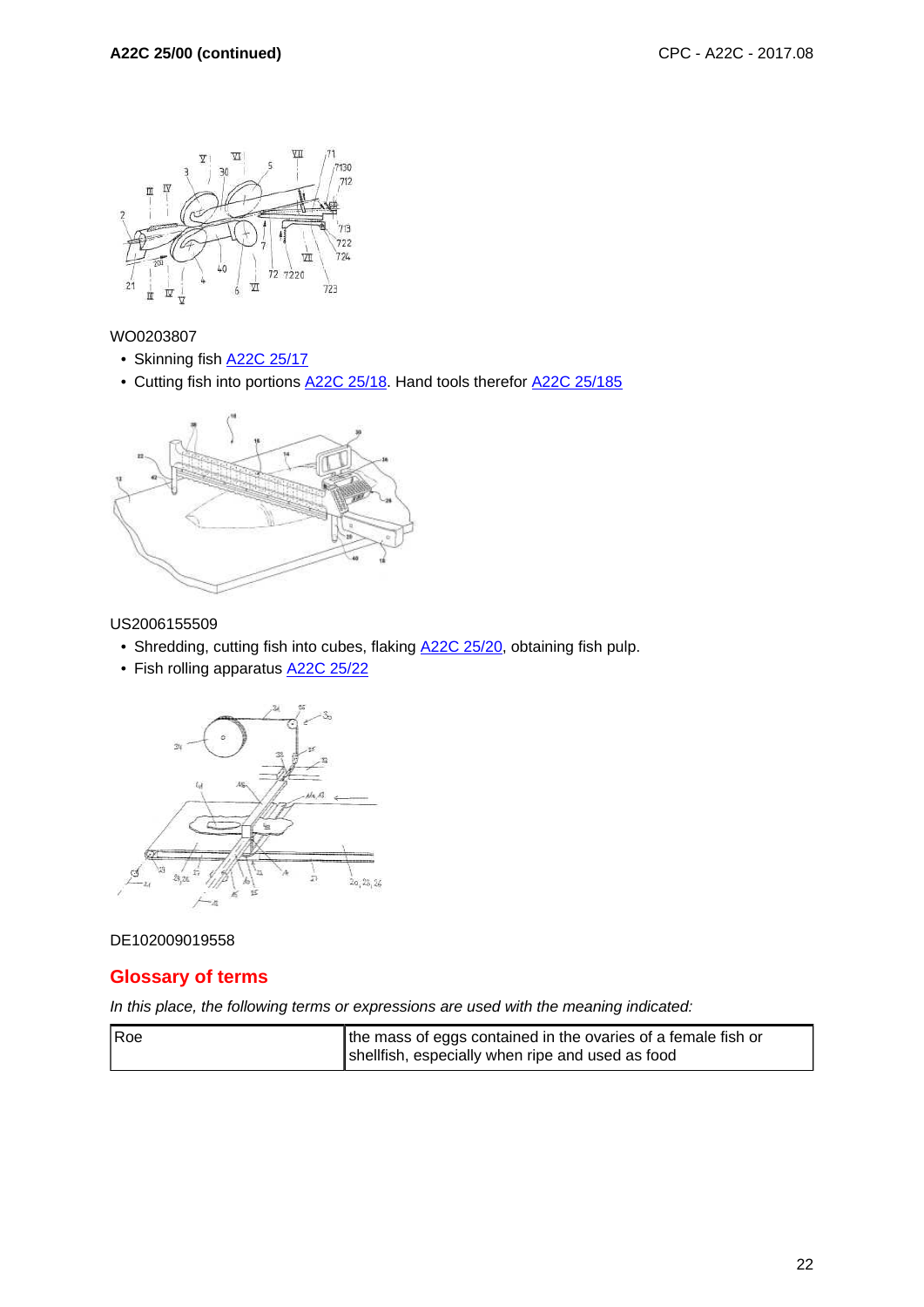# **A22C 29/00**

**Processing shellfish {or bivalves}, e.g. oysters, lobsters; {Devices therefor, e.g. claw locks, claw crushers, grading devices; Processing lines}**

## **Definition statement**

This place covers:

Processing shellfish, bivalves, hard-shelled molluscs and crustaceans

#### **References**

#### **Limiting references**

This place does not cover:

| Processing cephalopods     | A22C 25/00 |
|----------------------------|------------|
| Shellfish preparations     | A23L 17/40 |
| Oyster knives with openers | A47G 21/06 |

# **Special rules of classification**

• Processing crustaceans **A22C 29/02**, grading, beheading, conveying, deveining shrimps and prawns, shelling and peeling crustaceans. Hand tools therefor A22C 29/027 .



#### GB2197179

• Processing molluscs  $A22C 29/02$ , grading, cleaning, shucking, and/or opening hard-shelled molluscs, whether bivalve or not.